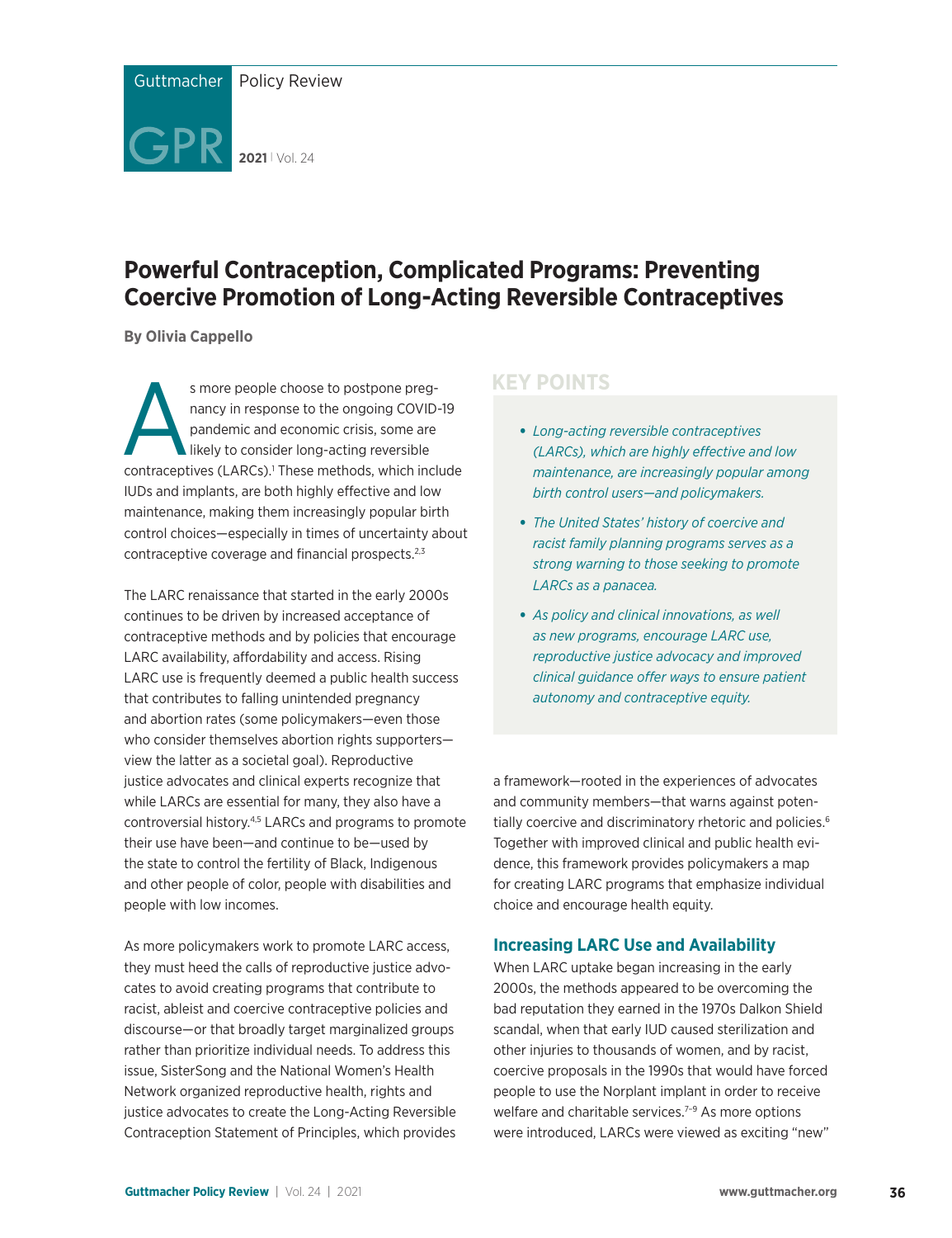



% of female contraceptive users aged 15–44 who used LARC methods

*Note:* Some percentages do not add to totals because of rounding. *Sources:* references 4, 13-15.

methods: Multiple types of hormonal IUDs were introduced, as well as a new implantable device.<sup>10,11</sup> Clinical guidance made it clear that, contrary to what many clinicians had believed, LARCs were appropriate for young people and those who had not yet given birth.<sup>12</sup> This guidance helped to increase the methods' popularity: Over the last two decades, LARC use has increased substantially among all contraceptive users (see figure), and LARC use more than doubled among 15–19-year-olds just between 2014 and 2016.4,13–15

This renaissance also coincided with major policy changes that promoted contraceptive access broadly, and, in some states, promoted LARCs specifically. These changes have been given some credit for a significant decline in the U.S. unintended pregnancy rate, particularly among adolescents.<sup>16</sup> While LARCs are only one driver of this decrease, some researchers and policymakers laud their role in reducing unintended pregnancy as a public health success story.<sup>17,18</sup>

Perhaps the policy change that increased LARC access the most has been the Affordable Care Act's (ACA) contraceptive coverage guarantee, which requires plans to cover all methods without any copayments or other patient out-of-pocket costs.19 While LARCs are incredibly cost effective, lasting for months or even years, they come with a high up-front cost, often upward of \$1,000.<sup>20.21</sup> Not only did more people get coverage

through private insurance or state Medicaid programs under the ACA, they could now choose the contraceptive method that worked best for them without being constrained by cost.

Policymakers in some states have built on this foundation. To mitigate the impact of federal policy changes under the Trump-Pence administration and future hostile administrations, and to provide clarity to consumers and insurers, 16 states have codified the ACA contraceptive coverage guarantee's ban on cost-sharing.<sup>22</sup> Many of these states also codified the federal policy's requirement to cover related services, including LARC insertion and removal, and to prohibit insurance red tape that leads to restrictions and delays—frequent barriers for people desiring LARCs.

In addition to requiring contraceptive coverage, federal and state policymakers have taken additional steps to make LARCs affordable and accessible to low-income populations. Federal Medicaid guidelines make it clear that state programs must cover LARC removal and reinsertion regardless of reason.<sup>23</sup> Further, state Medicaid programs have started unbundling payments for LARC insertion from other postpartum care to eliminate financial disincentives for providers to offer a service deemed critical by maternal health experts.10,24,25 Finally, states have continued to invest in family planning programs to reduce disparities in access. For example, Virginia's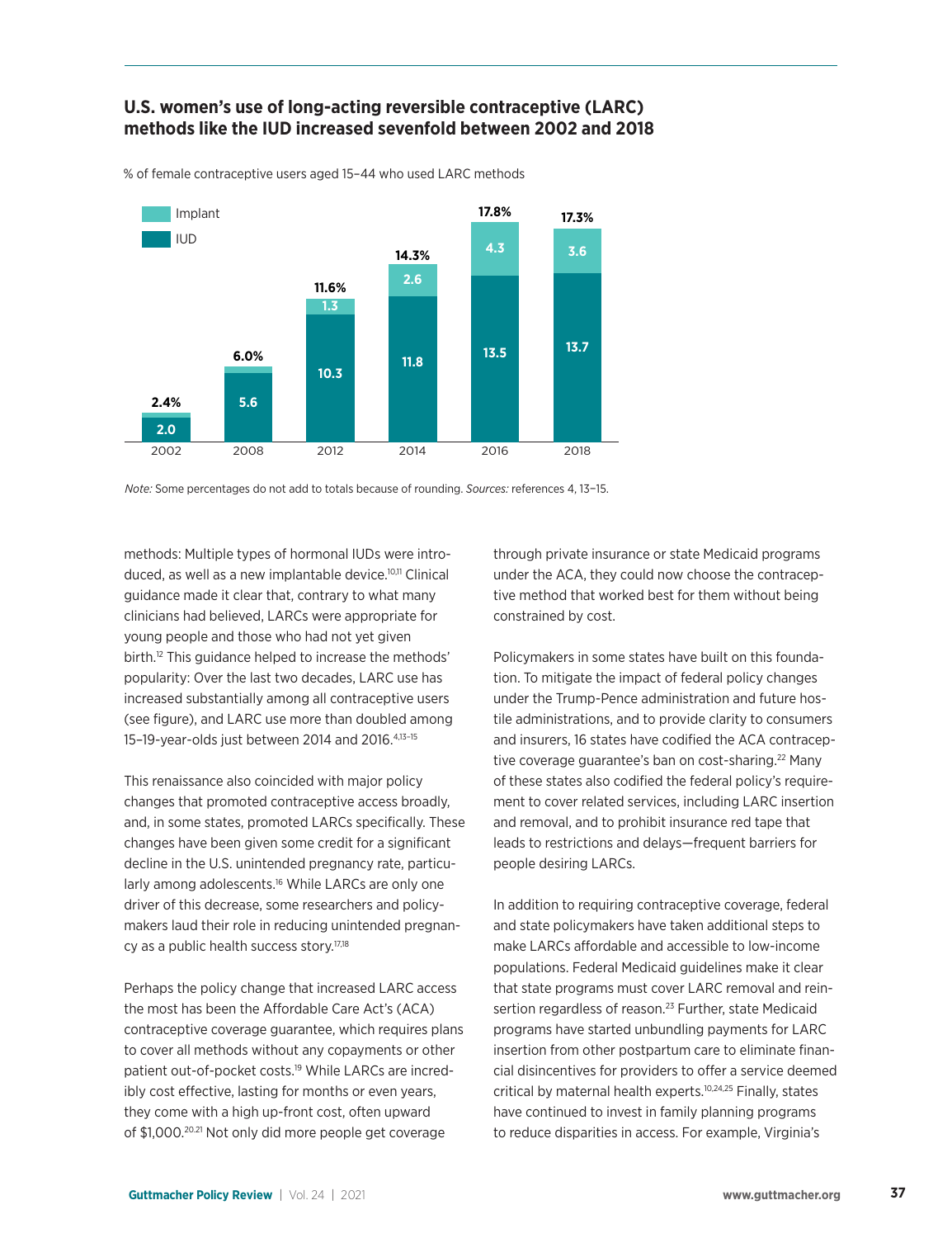LARC expansion program has reimbursed providers for LARC devices and services for low-income people, most of whom are Black or Hispanic.<sup>26,27</sup>

Reducing LARC cost is only one part of the access formula. Devices need to be readily available, and providers trained to offer them to patients. The Title X family planning program has enabled more sites, including federally qualified health centers, to keep IUDs and implants in stock by covering the devices' up-front costs. In turn, this allows patients to have a LARC inserted during the same visit as their consultation.<sup>28</sup>

Private groups, such as Upstream USA, have also helped public clinics keep LARCs on hand.29 Programs initiated by these groups also offer training for providers, including physicians, advanced practice nurses and physician assistants, to insert and remove LARCs and to provide patient-centered contraceptive counseling. The private-public partnerships offered by Upstream have been credited with helping to reduce the unintended pregnancy rate, particularly among youth, in several states. For example, the unintended pregnancy rate in Delaware dropped 25% over three years after Upstream's program began.<sup>30</sup> Significant state investment in sexual and reproductive health infrastructure, including a training partnership with Upstream, appears to have empowered people in Delaware to choose if and when to become pregnant—the most desirable outcome for contraceptive programs.<sup>31</sup>

### **A History of Coercion and Guarding Against It**

Since LARCs were introduced, they have been used as part of discriminatory campaigns targeting Black, Indigenous and other people of color, disabled people and people with low incomes. Programs that tied benefits to LARC use and that targeted marginalized communities made explicit the racist, ableist and classist beliefs of policymakers.<sup>32</sup> This history and years of advocacy by reproductive justice activists in response serve as warnings to policymakers and clinicians considering interventions.

From the above-mentioned Dalkon Shield scandal through the 2000s, LARCs have been associated with reproductive harm and coercion, particularly against young Black and Latina people.<sup>9</sup> For example, almost immediately after Norplant was introduced in the early 1990s, pundits and policymakers proposed that its use be incentivized, or even mandated, for people receiving welfare benefits. While no legislature passed such a mandate, other financial incentive programs still heavily pushed Norplant for teens and low-income people.<sup>33</sup> Many Norplant recipients found that their providers refused to remove the device and that Medicaid would not cover removal, even as they experienced unbearable side effects or desired to get pregnant.<sup>34</sup> These programs and policies carried a significant message: Low-income individuals, especially Black, Indigenous or other people of color, should not be having children. This message was yet another example of the racism long endemic to the United States.

While advocacy and practice have shifted the LARC conversation among policymakers to be more justiceoriented, the legacy of reproductive coercion continues into the 21st century. Some states continue to have so-called family caps on public assistance, which deny additional aid for families that have more children as a way to coerce people into having smaller families than they might want.35 As recently as 2017, judges offered reduced sentencing to people if they received an IUD or were sterilized, and in 2020, reports emerged of forced sterilization in immigrant detention facilities.<sup>36,37</sup>

Similarly, the public health and advocacy discourse often echoes the same negative messages: Some researchers and policymakers portray the prevention of unintended pregnancy as key to breaking the poverty cycle and reducing taxpayer burdens—a view that perpetuates stigma against young parents and low-income people.17 Other experts have countered this view by showing how painting LARCs as "a powerful new tool to fight poverty" is reminiscent of more than a century of eugenicist thought and promotion of reproductive control.17,38,39 These experts warn that policymakers may unintentionally fall into the same discriminatory and stigmatizing rhetorical traps by singling out specific populations for LARC promotion.

Take, for example, programs that target people who use illegal substances. Policymakers may wish to offer LARC services in areas that have high rates of opioid use, thinking that the program will help reduce unintended pregnancy and, through that, neonatal abstinence syndrome, a condition that can affect newborns of substance users and lead to long-term health problems.40 However, in environments such as harm reduction clinics and correctional facilities, people may feel pressured into making a contraceptive choice as a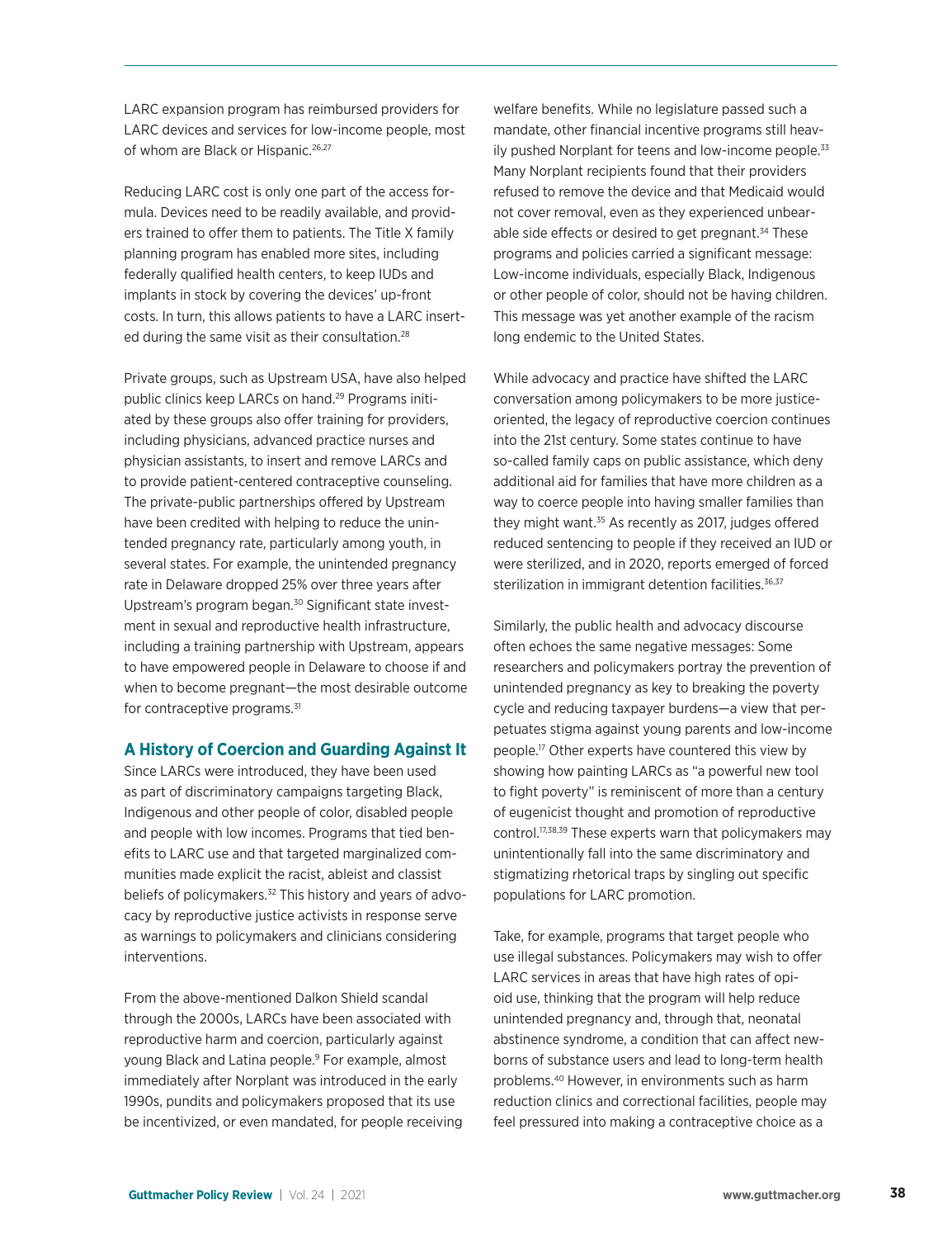result of unequal power dynamics. Particularly in these programs, people should be offered a full range of contraceptive options and, ideally, be provided additional, targeted support. For example, West Virginia's family planning program trains providers how to counsel people with substance use disorders and offers additional funding for LARC promotion to help ensure access to counseling and these higher-cost methods at more sites.<sup>41,42</sup> Without safeguards such as noncoercive counseling, these types of programs can unintentionally send the message that some people—people who use illegal substances, are incarcerated or are otherwise considered "unfit" to parent—should use LARCs.

Providers, too, introduce bias and perpetuate stigma when treating and counseling patients. The structural racism, sexism and ableism that pervade society also influence medical providers, who may be more likely to push LARCs to Black, Indigenous or other patients of color or to patients who are low income or disabled.43 An emphasis on efficacy in guidance from major professional organizations, including the World Health Organization, American College of Obstetricians and Gynecologists (ACOG) and American Academy of Pediatrics (AAP), can also unintentionally encourage overly directive counseling for these patient groups.<sup>44-46</sup> While many providers already temper their enthusiasm for LARCs, the opportunity for bias remains without clear and culturally competent guidelines and training for providers at all levels of care. Provider bias, in turn, often results in mutual distrust with patients, producing a cycle that reduces quality of care.<sup>47</sup>

### **Looking Ahead on LARC Access**

LARCs are an evidence-based, popular category of contraception, and it is clear that state and private programs to expand access can be effective. At the same time, policymakers and clinicians must heed the lessons of past and current programs and advocacy to create policies that are consistent with reproductive justice values.

*Utilizing a person-centered framework.* Contraceptive programs should be based on a person-centered framework that ensures equitable access and patient wellbeing.48 These frameworks use individualized counseling to serve and empower patients; provide support to marginalized communities without further stigmatizing them; and offer services that are accessible to the local population and staffed by a range of providers who reflect the community itself. For example, Upstream

USA has implemented the SisterSong and National Women's Health Network's principles to help providers avoid the trap of "one-size-fits-all" contraceptive counseling.49 These guidelines, similar to those established for the Title X national family planning program, recognize that people have a variety of contraceptive needs and desires and help providers better serve those needs. Programs should also prioritize reducing barriers to care by providing same-day access to LARC insertion—including as part of postpartum services—and removal, without delays or additional costs.

#### *Giving patients options with nondirective counseling.*

The enthusiasm for LARCs stems from a clinical emphasis on efficacy, but providers and advocates know that patients need to be given a full range of options.50 Professional organizations such as the AAP are updating their guidance to explicitly caution against unintentionally directive counseling that results from the "overwhelmingly favorable" attention LARCs get from public health experts.<sup>51</sup> In a 2020 commentary, obstetrician-gynecologist Kristyn Brandi and Guttmacher researcher Liza Fuentes provide guidance in avoiding the pitfalls of a tiered-efficacy approach (one that prioritizes methods with higher efficacy over others) and mitigating the potential for coercion through nondirective counseling.<sup>52</sup> For example, providers may use tools like "One Key Question," which asks patients, "Would you like to become pregnant in the next year?" to open fuller, patient-directed conversations about reproductive goals, or the popular Reproductive Health Access Project (RHAP) "Your Birth Control Choices" fact sheet, which has recently been updated to present contraceptive options in an order that seems least likely to bias choice-alphabetically.<sup>53,54</sup>

#### *Avoiding incentives—intended or not—for LARCs.*

Programs must be carefully structured so as not to create what Brandi and Fuentes call a "nonchoice," in which highly effective methods like LARCs are offered at no cost but other methods incur a fee. ACOG warns in an official statement that a policy inappropriately incentivizing the start or discontinuation of specific methods, whether financially or as a condition of aid or sentencing, "directly compromises individual agency and autonomy" and is thus coercive.<sup>55</sup> Rather, policymakers should promote coverage of and access to comprehensive contraceptive care—including the full range of methods and services, same-day insertion and removal of LARC methods, and postpartum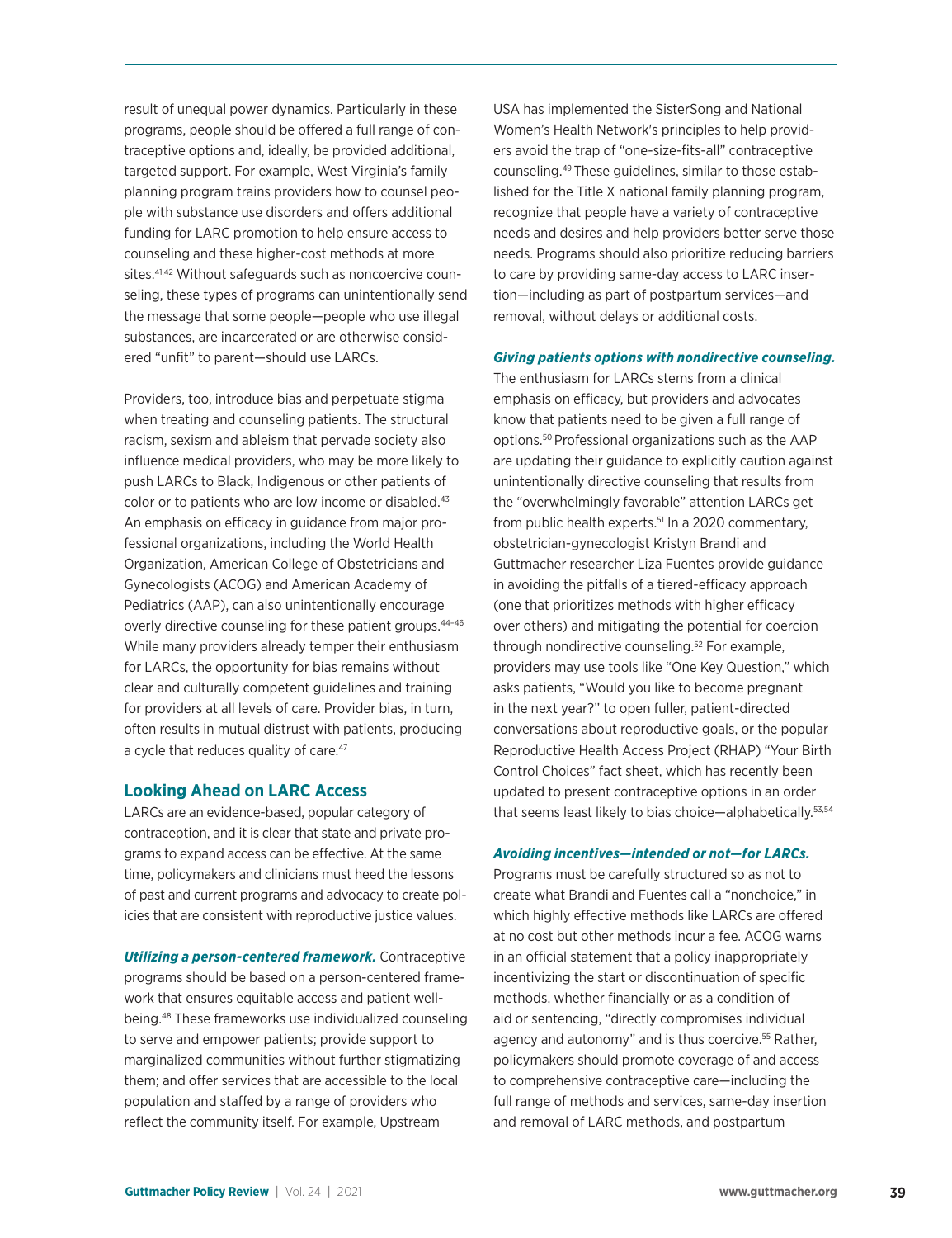LARC placement—to ensure that people can make contraceptive choices without feeling pressured by cost concerns or political developments, such as changing administrations, courts or policies. 56

*Fostering trust by reducing racial bias.* Patients need to be able to trust their providers, especially for intimate services like contraception. However, people of color report feeling distrusted and having their concerns dismissed by their providers.<sup>33</sup> The resulting cycle of distrust reduces quality of care, with consequences that go beyond contraceptive provision to people's overall health. Providers and their support staff need substantial and ongoing training on antiracism, bias and cultural humility to better serve their patients. Further, research shows that patients of color receive better care when their provider is also a person of color—making diversity in medicine an imperative.<sup>57</sup>

*Following the lead of the community.* Reproductive justice advocates point to intergenerational conversations and change as inflection points for contraceptive access. Varied experiences of contraception and parenting, as well as the United States' long history of reproductive oppression, influence contrasting generational attitudes toward LARCs. Community engagement in these conversations is essential to programs that address misconceptions and inequities with nuance. For example, in New Mexico, the reproductive justice organization Bold Futures led a coalition in creating a statewide program that incorporates cultural competency and noncoercive counseling training to better serve its population.58.59

As policymakers consider programs to expand LARC access, they must be aware of these examples and adhere to these principles. Programs must not only be effective in reducing costs, expanding availability and training providers. They must protect people against coercion and bias and empower individuals to choose contraceptive methods that suit their needs.  $\blacksquare$ 

#### **REFERENCES**

- **1.** Lindberg LD et al., *Early Impacts of the COVID-19 Pandemic: Findings from the 2020 Guttmacher Survey of Reproductive Health Experiences*, New York: Guttmacher Institute, 2020, https://www.guttmacher.org/ report/early-impacts-covid-19-pandemic-findings-2020-guttmachersurvey-reproductive-health.
- **2.** Guttmacher Institute, Contraceptive effectiveness in the United States, *Fact Sheet,* New York: Guttmacher Institute, 2020, https://www. guttmacher.org/fact-sheet/contraceptive-effectiveness-united-states.
- **3.** Longman M, Should you rush to get an IUD after Ginsburg's death?, *Refinery 29,* Sept. 22, 2020, https://www.refinery29.com/ en-us/2020/09/10037685/iud-rush-rbg-death.
- **4.** Kavanaugh ML and Pliskin E, Use of contraception among reproductiveaged women in the United States, 2014 and 2016, F&S Report 2020, 1(2):83−93, https://www.guttmacher.org/article/2020/07/usecontraception-among-reproductive-aged-women-united-states-2014 and-2016.
- **5.** Kliff S, Unplanned pregnancies are at a 30-year low—and IUDs are mostly to thank, *Vox,* Mar. 2, 2016, https://www.vox. com/2016/3/2/11148108/unplanned-pregnancy-larc-iud.
- **6.** SisterSong and National Women's Health Network, Long-acting reversible contraception statement of principles, 2021, https://nwhn.org/wpcontent/uploads/2019/03/LARC-Statement-of-Principles-1-1.pdf.
- **7.** Branum AM and Jones J, Trends in long-acting reversible contraception use among U.S. women aged 15−44, *National Center for Health Statistics Data Brief,* 2015, No. 188, https://www.cdc.gov/nchs/products/ databriefs/db188.htm.
- **8.** Sifferlin A, Why people were afraid of IUDs, *Time,* Nov. 10, 2015, https:// time.com/4106290/dalkon-shield-history/.
- **9.** Gold RB, Guarding against coercion while ensuring access: a delicate balance, *Guttmacher Policy Review,* 2014, 17(3):8−14, https://www.guttmacher.org/gpr/2014/09/ guarding-against-coercion-while-ensuring-access-delicate-balance.
- **10.** Kaiser Family Foundation (KFF), Intrauterine devices (IUDs): access for women in the U.S., 2020, https://www.kff.org/womens-health-policy/ fact-sheet/intrauterine-devices-iuds-access-for-women-in-the-u-s/.
- **11.** KFF, Contraceptive implants, 2019, https://www.kff.org/ womens-health-policy/fact-sheet/contraceptive-implants/.
- **12.** American College of Obstetricians and Gynecologists (ACOG), Long-acting reversible contraception: implants and intrauterine devices, Practice Bulletin No. 186, 2017, https://www.acog.org/ clinical/clinical-guidance/practice-bulletin/articles/2017/11/ long-acting-reversible-contraception-implants-and-intrauterine-devices.
- **13.** Kavanaugh ML and Jerman J, *Contraceptive Method Use in the United States: Trends and Characteristics Between 2008, 2012 and 2014,* New York: Guttmacher Institute, 2017, https://www.guttmacher.org/ article/2017/10/contraceptive-method-use-united-states-trends-andcharacteristics-between-2008-2012.
- **14.** Kavanaugh ML, Jerman J and Finer LB, Changes in use of longacting reversible contraception methods among U.S. women, 2009−2012, *Obstetrics & Gynecology,* 2015, 126(5):917−927, https://journals.lww.com/greenjournal/fulltext/2015/11000/ Changes\_in\_Use\_of\_Long\_Acting\_Reversible.2.aspx.
- **15.** Unpublished data from the 2017–2019 National Survey of Family Growth.
- **16.** Guttmacher Institute, U.S. unintended pregnancy rate falls to 30-year low; declines seen in almost all groups, but disparities remain, New York: Guttmacher Institute, Mar. 2, 2016, https://www.guttmacher.org/ news-release/2016/us-unintended-pregnancy-rate-falls-30-year-lowdeclines-seen-almost-all-groups.
- **17.** Sawhill I, Reducing poverty by cutting unplanned births, *Health Affairs Blog,* Aug. 21, 2015, https://www.healthaffairs.org/do/10.1377/ hblog20150821.050064/full/.
- 18. Walker KO, Delaware transformed its health care system for womenhere's how, *Delaware Online,* July 26, 2020, https://www.delawareonline. com/story/opinion/2020/07/26/delaware-transformed-its-health-caresystem-women-heres-how/5503932002/.
- **19.** Sonfield A, What is at stake with the federal contraceptive coverage guarantee?, *Guttmacher Policy Review,* 2017, 20:8−11, https://www.guttmacher.org/gpr/2017/01/ what-stake-federal-contraceptive-coverage-guarantee.
- **20.** Armstrong E et al*., Intrauterine Devices & Implants: A Guide to Reimbursement,* San Francisco: University of California at San Francisco Bixby Center for Reproductive Health, 2016, https://larcprogram.ucsf. edu/.
- **21.** Eisenberg D, McNicholas C and Peipert JF, Cost as a barrier to longacting reversible contraceptive (LARC) use in adolescents, *Journal of Adolescent Health,* 2013, 52(Suppl. 4):S59–S63.
- **22.** Guttmacher Institute, Insurance coverage of contraceptives, *State Laws and Policies (as of Apr. 2021),* 2021, https://www.guttmacher.org/ state-policy/explore/insurance-coverage-contraceptives.
- **23.** Sonfield A, CMS provides new clarity for family planning under Medicaid, *Health Affairs Blog,* July 12, 2016, https://www.healthaffairs. org/do/10.1377/hblog20160712.055796/full/.